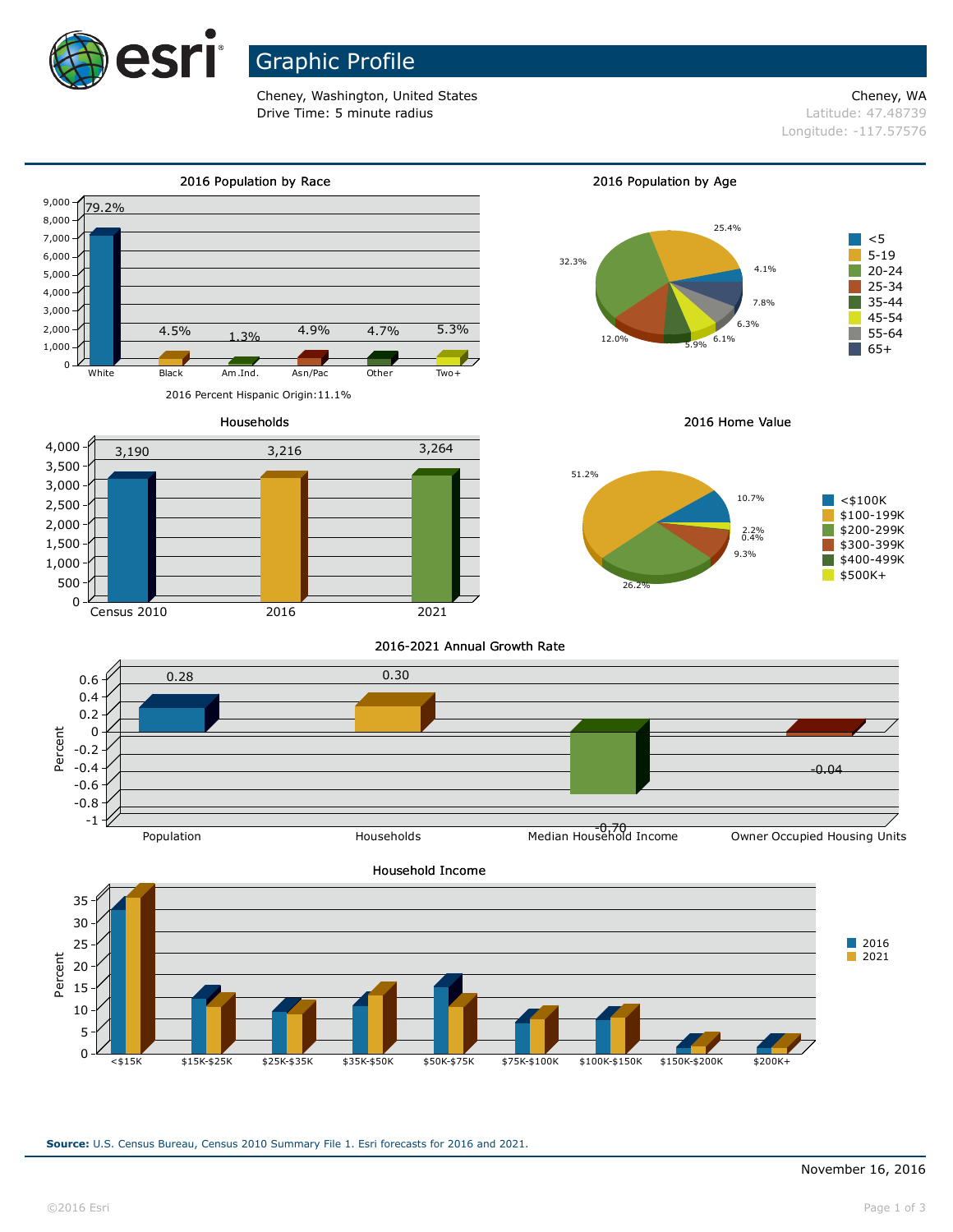

# Graphic Profile

Cheney, Washington, United States Cheney, WA **Drive Time: 10 minute radius Latitude: 47.48739** 

Longitude: -117.57576



**Source:** U.S. Census Bureau, Census 2010 Summary File 1. Esri forecasts for 2016 and 2021.